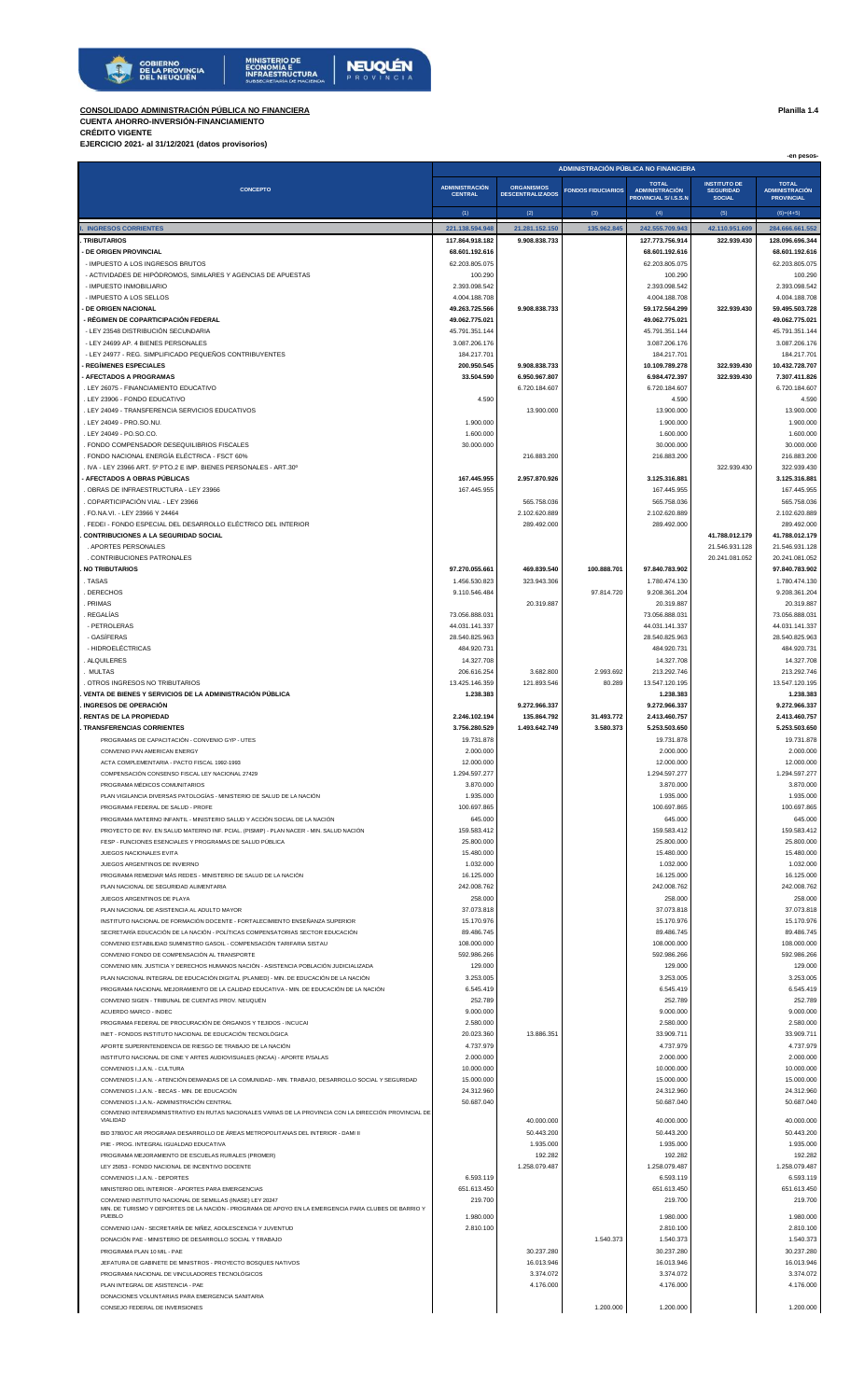



## **CONSOLIDADO ADMINISTRACIÓN PÚBLICA NO FINANCIERA Planilla 1.4**

## **CUENTA AHORRO-INVERSIÓN-FINANCIAMIENTO CRÉDITO VIGENTE**

**EJERCICIO 2021- al 31/12/2021 (datos provisorios)**

|                                                                                                                                                                            | ADMINISTRACIÓN PÚBLICA NO FINANCIERA |                                  |                            |                                                       |                                   | -en pesos-                                 |
|----------------------------------------------------------------------------------------------------------------------------------------------------------------------------|--------------------------------------|----------------------------------|----------------------------|-------------------------------------------------------|-----------------------------------|--------------------------------------------|
|                                                                                                                                                                            | <b>ADMINISTRACIÓN</b>                | <b>ORGANISMOS</b>                |                            | <b>TOTAL</b>                                          | <b>INSTITUTO DE</b>               | <b>TOTAL</b>                               |
| <b>CONCEPTO</b>                                                                                                                                                            | <b>CENTRAL</b>                       | <b>DESCENTRALIZADOS</b>          | <b>FONDOS FIDUCIARIOS</b>  | <b>ADMINISTRACIÓN</b><br><b>PROVINCIAL S/ I.S.S.N</b> | <b>SEGURIDAD</b><br><b>SOCIAL</b> | <b>ADMINISTRACIÓN</b><br><b>PROVINCIAL</b> |
|                                                                                                                                                                            | (1)                                  | (2)                              | (3)                        | (4)                                                   | (5)                               | $(6)=(4+5)$                                |
| PROGRAMA NACIONAL DE PRIMERA INFANCIA                                                                                                                                      | 2.993.300                            | 2.604.400                        |                            | 2.993.300<br>2.604.400                                |                                   | 2.993.300<br>2.604.400                     |
| CONVENIO PLUSPETROL S.A.<br>CENSO NACIONAL DE POBLACIÓN, HOGARES Y VIVIENDAS                                                                                               | 1.574.557                            |                                  |                            | 1.574.557                                             |                                   | 1.574.557                                  |
| ENCUESTA NACIONAL DEL USO DEL TIEMPO                                                                                                                                       | 1.522.243                            |                                  |                            | 1.522.243                                             |                                   | 1.522.243                                  |
| CONVENIO IJAN - MINISTERIO DE TURISMO                                                                                                                                      | 100.000                              |                                  |                            | 100.000                                               |                                   | 100.000                                    |
| PROGRAMA DESAFÍO EMPRENDEDOR - SHELL<br>APORTE DE MUNICIPIOS AL JUZGADO ELECTORAL DE NEUQUÉN                                                                               |                                      | 2.627.450<br>69.597.831          |                            | 2.627.450<br>69.597.831                               |                                   | 2.627.450<br>69.597.831                    |
| CONVENIO SEC. DE MINERÍA MIN. DESARROLLO PRODUCTIVO DE NACIÓN - PIEDRA DE AFILAR                                                                                           | 638,511                              |                                  |                            | 638.511                                               |                                   | 638.511                                    |
| PROYECTO PISCAC COVID-19                                                                                                                                                   |                                      | 93.200                           |                            | 93.200                                                |                                   | 93.200                                     |
| APORTE DEL TESORO NACIONAL - LEY 23.548 ART 3 INC. D)<br>MINISTERIO DE CIUDADANÍA - AGENCIA NACIONAL DE DISCAPACIDAD                                                       | 195.000.000<br>231.999               |                                  |                            | 195.000.000<br>231.999                                |                                   | 195.000.000<br>231.999                     |
| CONVENIOS I.J.A.N. - MIN. DE CIUDADANIA                                                                                                                                    | 4.000.000                            |                                  |                            | 4.000.000                                             |                                   | 4.000.000                                  |
| DONACIÓN GYP - MINISTERIO DE EDUCACIÓN                                                                                                                                     |                                      |                                  | 840.000                    | 840.000                                               |                                   | 840.000                                    |
| PROYECTO PILARES DE LA CHACRA - EMPRESAS PÚBLICAS                                                                                                                          |                                      | 382.250                          |                            | 382.250                                               |                                   | 382.250                                    |
| <b>I. GASTOS CORRIENTES</b><br><b>GASTOS DE CONSUMO</b>                                                                                                                    | 129.024.840.807<br>84.594.128.243    | 92.612.742.182<br>87.769.668.222 | 498.021.415<br>492.021.415 | 222.135.604.404<br>172.855.817.880                    | 49.384.305.246<br>651.761.209     | 271.519.909.651<br>173.507.579.089         |
| - PERSONAL                                                                                                                                                                 | 64.215.919.594                       | 73.987.570.604                   |                            | 138.203.490.198                                       | 536.960.189                       | 138.740.450.387                            |
| - BIENES DE CONSUMO                                                                                                                                                        | 9.526.416.648                        | 4.677.397.276                    | 253.925.441                | 14.457.739.365                                        | 13.733.833                        | 14.471.473.199                             |
| - SERVICIOS NO PERSONALES                                                                                                                                                  | 10.851.792.001                       | 9.104.700.342                    | 238.095.974                | 20.194.588.317                                        | 101.067.187                       | 20.295.655.503                             |
| - OTROS GASTOS<br>INTERESES Y GASTOS DE LA DEUDA                                                                                                                           | 7.844.666.997                        | 717.660.422                      |                            | 8.562.327.420                                         |                                   | 8.562.327.420                              |
| PRESTACIONES DE LA SEGURIDAD SOCIAL                                                                                                                                        |                                      |                                  |                            |                                                       | 48.732.544.037                    | 48.732.544.037                             |
| <b>TRANSFERENCIAS CORRIENTES</b>                                                                                                                                           | 36.586.045.567                       | 4.125.413.538                    | 6.000.000                  | 40.717.459.105                                        |                                   | 40.717.459.105                             |
| - AL SECTOR PRIVADO<br>- AL SECTOR PÚBLICO                                                                                                                                 | 4.044.095.336<br>32.541.950.231      | 4.072.347.371<br>53.066.167      | 6.000.000                  | 8.122.442.706<br>32.595.016.398                       |                                   | 8.122.442.706<br>32.595.016.398            |
| . MUNICIPIOS                                                                                                                                                               | 31.423.794.097                       | 29.073.192                       |                            | 31.452.867.289                                        |                                   | 31.452.867.289                             |
| - COPARTICIPACIÓN Y OTRAS TRANSFERENCIAS AUTOMÁTICAS A MUNICIPIOS                                                                                                          | 27.259.782.733                       |                                  |                            | 27.259.782.733                                        |                                   | 27.259.782.733                             |
| - SUBSIDIOS A MUNICIPIOS<br><b>OTROS ENTES</b>                                                                                                                             | 4.164.011.364<br>1.118.156.134       | 29.073.192<br>23.992.976         |                            | 4.193.084.556<br>1.142.149.110                        |                                   | 4.193.084.556<br>1.142.149.110             |
| III. RESULTADO ECONÓMICO                                                                                                                                                   | 92.113.754.141                       | -71.331.590.032                  | -362.058.570               | 20.420.105.539                                        | -7.273.353.638                    | 13.146.751.901                             |
|                                                                                                                                                                            |                                      |                                  |                            |                                                       |                                   |                                            |
| <b>IV. INGRESOS DE CAPITAL</b><br><b>RECURSOS PROPIOS DE CAPITAL</b>                                                                                                       | 2.352.361.543<br>15.183.518          | 5.873.237.105<br>193.981.552     | 239.859.308                | 8.465.457.957<br>209.165.070                          |                                   | 8.465.457.957<br>209.165.070               |
| <b>TRANSFERENCIAS DE CAPITAL</b>                                                                                                                                           | 1.030.421.606                        | 5.484.880.981                    | 239.859.308                | 6.755.161.896                                         |                                   | 6.755.161.896                              |
| PLAN VIGILANCIA DIVERSAS PATOLOGÍAS - MIN. SALUD DE LA NACIÓN                                                                                                              | 1.935.000                            |                                  |                            | 1.935.000                                             |                                   | 1.935.000                                  |
| PROGRAMA FEDERAL DE SALUD - PROFE                                                                                                                                          | 15.402.152                           |                                  |                            | 15.402.152                                            |                                   | 15.402.152                                 |
| PROYECTO DE INV. EN SALUD MATERNO INF. PCIAL. (PISMIP) - PLAN NACER - MIN. SALUD NACIÓN<br>FESP - FUNCIONES ESPECIALES Y PROGRAMAS DE SALUD PÚBLICA                        | 62.189.345<br>38.700.000             |                                  |                            | 62.189.345<br>38.700.000                              |                                   | 62.189.345<br>38.700.000                   |
| PROGRAMA REMEDIAR MÁS REDES - MINISTERIO DE SALUD DE LA NACIÓN                                                                                                             | 16.125.000                           |                                  |                            | 16.125.000                                            |                                   | 16.125.000                                 |
| SECRETARÍA DE GESTIÓN EDUCATIVA DE NACIÓN - POLÍTICAS COMPENSATORIAS SECTOR EDUCACIÓN                                                                                      | 4.000.000                            |                                  |                            | 4.000.000                                             |                                   | 4.000.000                                  |
| CONVENIO SEC. DE RECURSOS HÍDRICOS DE LA NACIÓN - PROV. NON<br>CONVENIO DE COOPERACIÓN AMPLIACIÓN HTAL. RINCÓN DE LOS SAUCES - COMPLEJIDAD IV                              | 428.920.176                          |                                  |                            | 428.920.176                                           |                                   | 428.920.176                                |
| CONVENIO DE COOPERACIÓN Y FINANCIAMIENTO NUEVO HTAL. RAMÓN CARILLO COMPLEJIDAD VI - II ETAPA - SAN                                                                         |                                      |                                  |                            |                                                       |                                   |                                            |
| MARTIN DE LOS ANDES                                                                                                                                                        | 240.681.291                          |                                  |                            | 240.681.291                                           |                                   | 240.681.291                                |
| CONVENIO DE COOP. Y FINAN. EJEC. OBRAS HÍDRICAS COLECTORES PLUVIALES PARA RINCÓN DE LOS SAUCES<br>CONVENIO MINISTERIO DE JUSTICIA Y DERECHOS HUMANOS DE NACIÓN             | 25.810.669<br>129.000                |                                  |                            | 25.810.669<br>129.000                                 |                                   | 25.810.669<br>129.000                      |
| PROGRAMA FEDERAL DE PROCURACIÓN DE ÓRGANOS Y TEJIDOS - INCUCAI                                                                                                             | 2.580.000                            |                                  |                            | 2.580.000                                             |                                   | 2.580.000                                  |
| ENOHSA - EPAS - CONVENIO DE COOPERACIÓN Y FINANCIACIÓN - COLECTOR CLOACAL DEL OESTE II - BOMBEO Y<br>TRAMO A IMPULSIÓN                                                     |                                      | 96.163.557                       |                            | 96.163.557                                            |                                   | 96.163.557                                 |
| PLAN NACIONAL DE VIVIENDA - PROMOCIÓN DE LA VIVIENDA SOCIAL                                                                                                                |                                      | 1.793.221.259                    |                            | 1.793.221.25                                          |                                   | 1.793.221.259                              |
| BID 3780/OC AR PROGRAMA DESARROLLO DE ÁREAS METROPOLITANAS DEL INTERIOR-DAMI II                                                                                            |                                      | 6.422.010                        |                            | 6.422.010                                             |                                   | 6.422.010                                  |
| OBRAS PIIE - PROGRAMA INTEGRAL PARA LA IGUALDAD EDUCATIVA                                                                                                                  |                                      | 828.666.072                      |                            | 828.666.072                                           |                                   | 828.666.072                                |
| INET - FONDOS INSTITUTO NACIONAL DE EDUCACIÓN TECNOLÓGICA<br>PROGRAMA MEJORAMIENTO DE ESCUELAS RURALES (PROMER)                                                            |                                      | 20.024.148<br>16.572.692         |                            | 20.024.148<br>16.572.692                              |                                   | 20.024.148<br>16.572.692                   |
| PROGRAMA FORESTAL CONVENIO YPF S.A. - PCIA, NQN.                                                                                                                           | 77.461.091                           |                                  |                            | 77.461.091                                            |                                   | 77.461.091                                 |
| MINISTERIO DE TURISMO DE DEPORTE DE NACIÓN - PROGRAMA 50 DESTINOS                                                                                                          | 13.750.000                           |                                  |                            | 13,750,000                                            |                                   | 13.750.000                                 |
| CONVENIO DE ASISTENCIA FINANCIERA ENOHSA - PROVINCIA DEL NEUQUÉN                                                                                                           |                                      | 1.957.774.541                    |                            | 1.957.774.541                                         |                                   | 1.957.774.541                              |
| PROGRAMA DE MEJORAMIENTO DE BARRIOS - PROMEBA II<br>DONACIÓN PAE - MINISTERIO DE DESARROLLO SOCIAL Y TRABAJO                                                               |                                      | 265.050                          | 59.627                     | 265.050<br>59.627                                     |                                   | 265.050<br>59.627                          |
| APORTE SUPERINTENDENCIA DE RIESGO DE TRABAJO DE LA NACIÓN                                                                                                                  | 286.389                              |                                  |                            | 286.389                                               |                                   | 286.389                                    |
| CONSEJO FEDERAL DE INVERSIONES                                                                                                                                             |                                      |                                  | 148.800.000                | 148.800.000                                           |                                   | 148.800.000                                |
| ENOHSA - PROARSA - PROGRAMA DE ASISTENCIA EN ÁREAS CON RIESGO SANITARIO<br>ENOHSA - EPAS - CONVENIO DE COOPERACIÓN Y FINANCIACIÓN - COLECTOR CLOACAL DEL OESTE II -TRAMO A |                                      | 378.374.813                      |                            | 378.374.813                                           |                                   | 378.374.813                                |
| GRAVEDAD                                                                                                                                                                   |                                      | 11.363.400                       |                            | 11.363.400                                            |                                   | 11.363.400                                 |
| DONACIÓN PAMPA ENERGÍA - MINISTERIO DE GOBIERNO Y SEGURIDAD<br>DONACIÓN VISTA OIL GAS - MINISTERIO DE GOBIERNO Y SEGURIDAD                                                 |                                      |                                  | 1.500.000<br>2.000.000     | 1.500.000<br>2.000.000                                |                                   | 1.500.000<br>2.000.000                     |
| DONACIÓN TECPETROL - MINISTERIO DE GOBIERNO Y SEGURIDAD                                                                                                                    |                                      |                                  | 2.000.000                  | 2.000.000                                             |                                   | 2.000.000                                  |
| CONVENIO SEC. DE RECURSOS HÍDRICOS DE LA NACIÓN - PROV. NON.                                                                                                               | 100.186.315                          |                                  |                            | 100.186.315                                           |                                   | 100.186.315                                |
| DONACIÓN TOTAL AUSTRAL S.A. - MINISTERIO DE GOBIERNO Y SEGURIDAD                                                                                                           |                                      |                                  | 2.000.000                  | 2.000.000                                             |                                   | 2.000.000                                  |
| DONACIÓN PAE - CONSEJO PROVINCIAL DE EDUCACIÓN<br>CONVENIO DE COOPERACIÓN Y FINANCIAMIENTO PARA LA EJECUCIÓN DE OBRAS DE EDUCACIÓN - ESCUELA PRIMARIA                      |                                      | 1.533.440                        |                            | 1.533.440                                             |                                   | 1.533.440                                  |
| Nº 10 PIEDRA DEL ÁGUILA                                                                                                                                                    |                                      |                                  |                            |                                                       |                                   |                                            |
| MINISTERIO DE CIUDADANÍA - AGENCIA NACIONAL DE DISCAPACIDAD                                                                                                                | 2.265.179                            |                                  |                            | 2.265.179                                             |                                   | 2.265.179                                  |
| DONACIÓN DE GYP - DPA<br>DONACIÓN PLUSPETROL - MINISTERIO DE GOBIERNO Y SEGURIDAD                                                                                          |                                      | 374.500.000                      | 2.000.000                  | 374.500.000<br>2.000.000                              |                                   | 374.500.000<br>2.000.000                   |
| DONACIÓN CADE - MINISTERIO DE GOBIERNO Y SEGURIDAD                                                                                                                         |                                      |                                  | 4.000.000                  | 4.000.000                                             |                                   | 4.000.000                                  |
| DONACIÓN EXXONMOBIL - MINISTERIO DE GOBIERNO Y SEGURIDAD                                                                                                                   |                                      |                                  | 1.000.000                  | 1.000.000                                             |                                   | 1.000.000                                  |
| DONACIÓN SHELL ARGENTINA - MINISTERIO DE GOBIERNO Y SEGURIDAD<br>DONACIÓN PAE - MINISTERIO DE SALUD                                                                        |                                      |                                  | 2.000.000<br>3.020.400     | 2.000.000<br>3.020.400                                |                                   | 2.000.000<br>3.020.400                     |
| DONACIÓN GYP - MINISTERIO DE EDUCACIÓN                                                                                                                                     |                                      |                                  | 69.160.000                 | 69.160.000                                            |                                   | 69.160.000                                 |
| DONACIÓN GYP - MINISTERIO DE LAS CULTURAS                                                                                                                                  |                                      |                                  | 2.319.281                  | 2.319.281                                             |                                   | 2.319.281                                  |
| DISMINUCIÓN DE LA INVERSIÓN FINANCIERA                                                                                                                                     | 1.306.756.420                        | 194.374.572                      |                            | 1.501.130.992                                         |                                   | 1.501.130.992                              |
| <b>V. GASTOS DE CAPITAL</b>                                                                                                                                                | 14.393.566.827                       | 24.599.661.587                   | 972.150.056                | 39.965.378.470                                        |                                   | 39.965.378.470                             |
| <b>INVERSIÓN REAL DIRECTA</b><br>- MAQUINARIAS Y EQUIPO                                                                                                                    | 6.342.069.250<br>1.658.581.333       | 21.845.279.259<br>1.762.411.535  | 514.808.092<br>400.599.092 | 28.702.156.601<br>3.821.591.961                       |                                   | 28.702.156.601<br>3.821.591.961            |
| - CONSTRUCCIONES                                                                                                                                                           | 3.722.296.824                        | 15.155.090.413                   | 114.209.000                | 18.991.596.237                                        |                                   | 18.991.596.237                             |
| - BIENES PREXISTENTES                                                                                                                                                      | 10.077.596                           | 8.301.167                        |                            | 18.378.763                                            |                                   | 18.378.763                                 |
| - PRODUCCIÓN PROPIA (GASTOS CAPITALIZADOS)<br>- OTROS                                                                                                                      | 774.416.292                          | 4.897.591.439                    |                            | 5.672.007.730                                         |                                   | 5.672.007.730                              |
| <b>TRANSFERENCIAS DE CAPITAL</b>                                                                                                                                           | 176.697.205<br>2.490.674.985         | 21.884.704<br>678.683.480        | 457.341.964                | 198.581.909<br>3.626.700.429                          |                                   | 198.581.909<br>3.626.700.429               |
| - AL SECTOR PRIVADO                                                                                                                                                        | 93.171.984                           | 468.492.210                      | 441.359.281                | 1.003.023.475                                         |                                   | 1.003.023.475                              |
| - AL SECTOR PÚBLICO                                                                                                                                                        | 2.397.503.001                        | 210.191.270                      | 15.982.683                 | 2.623.676.954                                         |                                   | 2.623.676.954                              |
| . MUNICIPIOS                                                                                                                                                               | 994.187.419                          | 209.918.224                      | 12.630.000                 | 1.216.735.643                                         |                                   | 1.216.735.643                              |
| . OTROS ENTES<br><b>INVERSIÓN FINANCIERA</b>                                                                                                                               | 1.403.315.582<br>5.560.822.592       | 273.046<br>2.075.698.848         | 3.352.683                  | 1.406.941.310<br>7.636.521.440                        |                                   | 1.406.941.310<br>7.636.521.440             |
| - APORTES DE CAPITAL                                                                                                                                                       | 1.396.237.779                        |                                  |                            | 1.396.237.779                                         |                                   | 1.396.237.779                              |
| - PRESTAMOS                                                                                                                                                                | 4.164.584.813                        | 2.075.698.848                    |                            | 6.240.283.661                                         |                                   | 6.240.283.661                              |